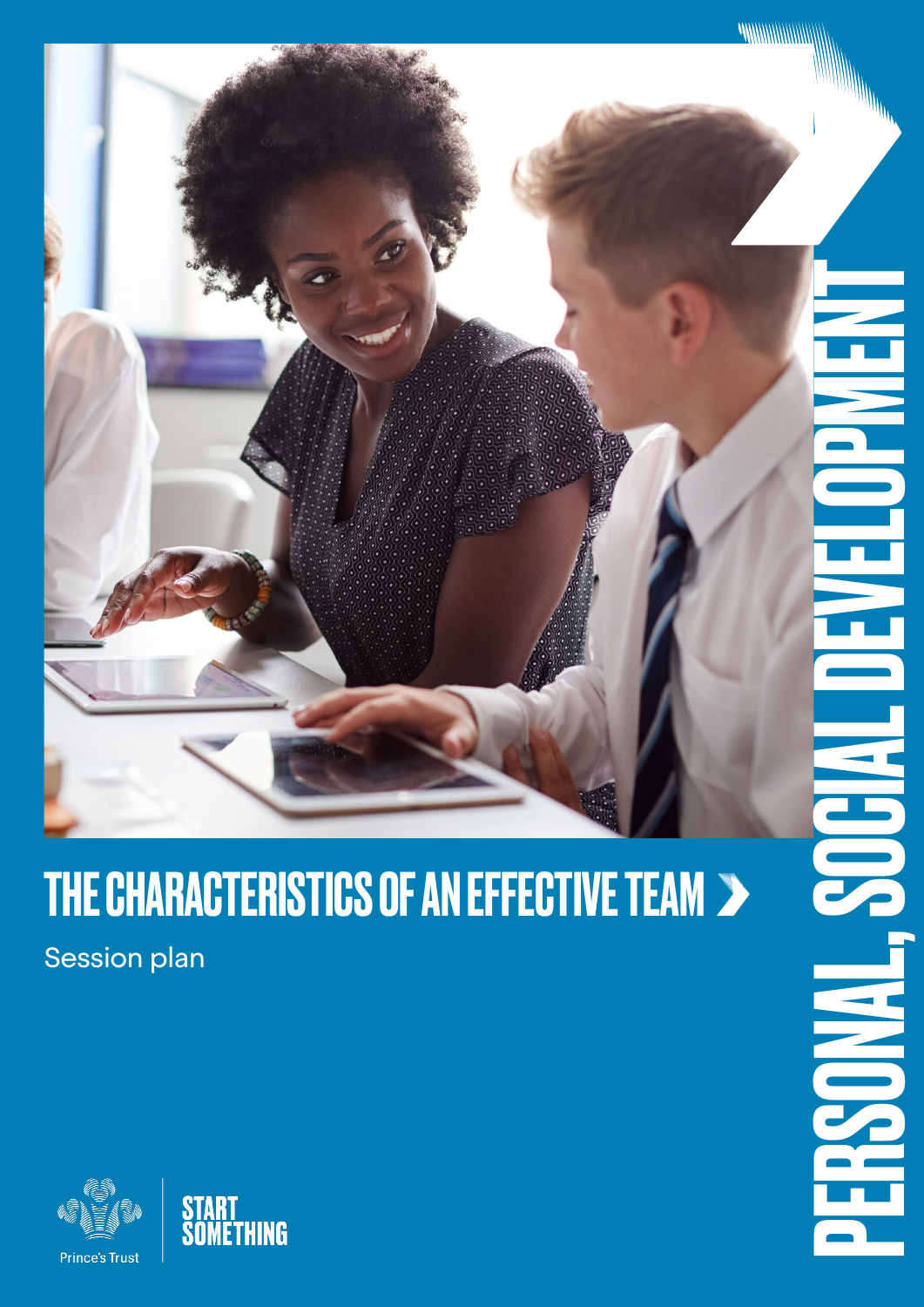# AT A GLANCE >

This session encourages learners to consider what makes a team effective. Learners will explore how to behave and communicate when working in a team, as well as the potential advantages and problems of teamwork. This is the first session for the 'Teamwork Skills' unit and prepares learners for their participation in team activities. This session was made in partnership with Meta.



#### LLN OPPORTUNITIES

- $\checkmark$  Learn and apply key words linked to teamwork skills
- $\vee$  Describe and explain the characteristics of a team



#### MATERIALS

- The characteristics of an effective team presentation
- $\overline{\phantom{a}}$  The characteristics of an effective team worksheet



### QUALIFICATION OPPORTUNITIES

 Teamwork Skills - LO 1: Understand the characteristics of an effective team

# LEARNING OUTCOMES

- $\checkmark$  Know the advantages and problems of working as a team
- $\vee$  Understand the importance of communication when working as a team
- $\vee$  Identify important individual behaviours and the role of a team leader

## **ACTIVITIES >**

| ACTIVITY                     | TIME          | Palil     |
|------------------------------|---------------|-----------|
| <b>Icebreaker</b>            | 5-10 minutes  | <u>03</u> |
| Advantages and disadvantages | 15 minutes    | 04        |
| Communication is key         | 15-20 minutes | 06        |
| Individual behaviours        | 15 minutes    | 08        |
| Optional: Team leaders       | 15 minutes    | 09        |
| Wrap up                      | 5 minutes     | 10        |



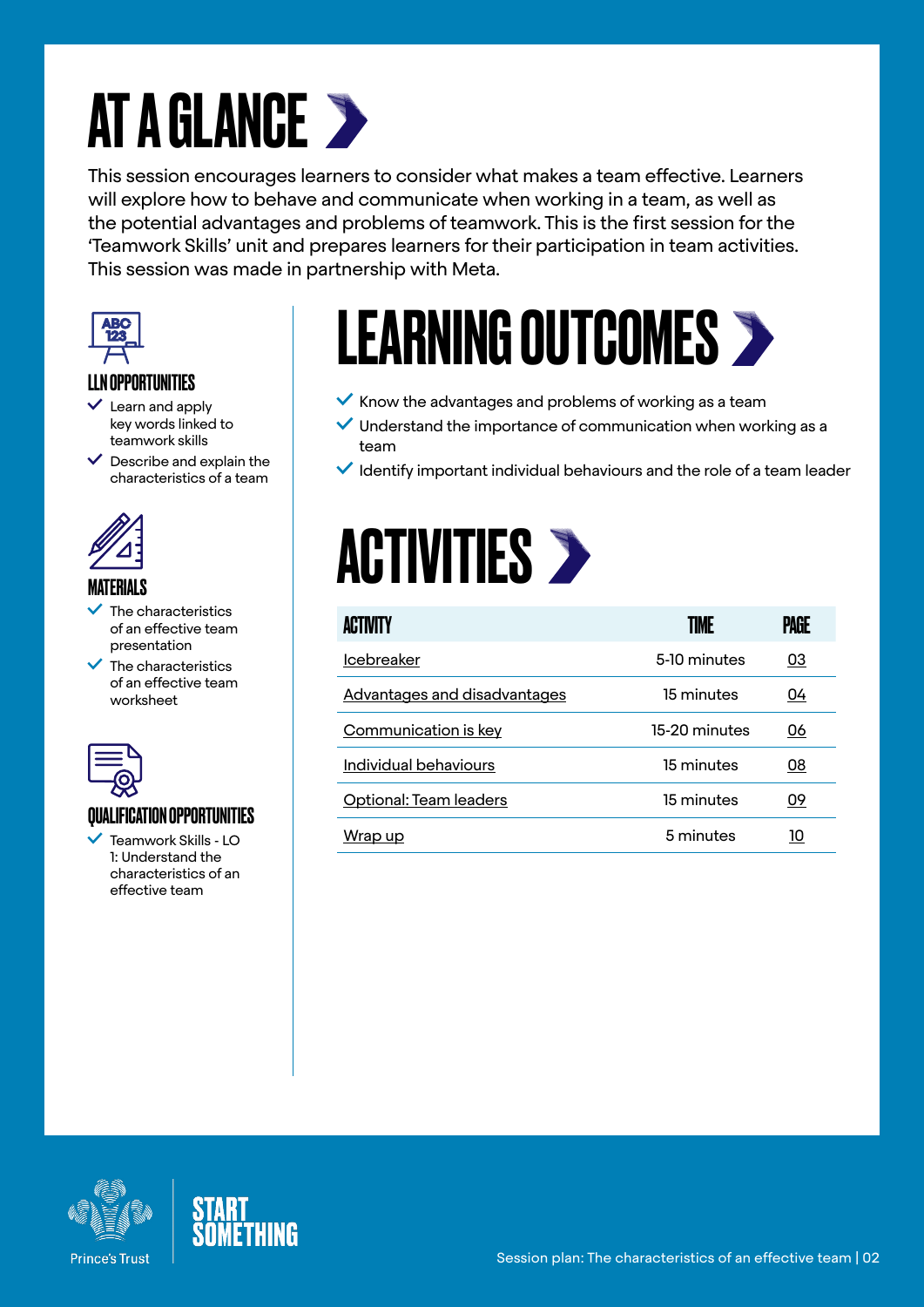# <span id="page-2-0"></span>ICEBREAKER



## TIME REQUIRED

5-10 minutes



MATERIALS

 The characteristics of an effective team presentation

# **ACTIVITY STEPS >**

- 1. Introduce the session by showing the learners the slide of 'superheroes' on the supporting presentation. The skills of these 'superheroes' are the key skills needed when working in a team.
- 2. Ask learners to discuss in pairs or groups, which superhero they most identify with and why. In other words, encourage them to think about their personal attributes and strengths. If learners say they can't identify with any of them, encourage them by explaining which you think they are most like and why.
- 3. Once some learners have shared their choice with the wider group, explain that the superheroes and their powers are actually linked to the key skills needed when working in a team.
- 4. Choose one and explain how it would be important when working in a team, in other words, how would it help a team work well together? For example, 'The Inspiration' would make an effective team leader as people would follow their instructions.

Then, encourage the group to do the same with one or more of the others.



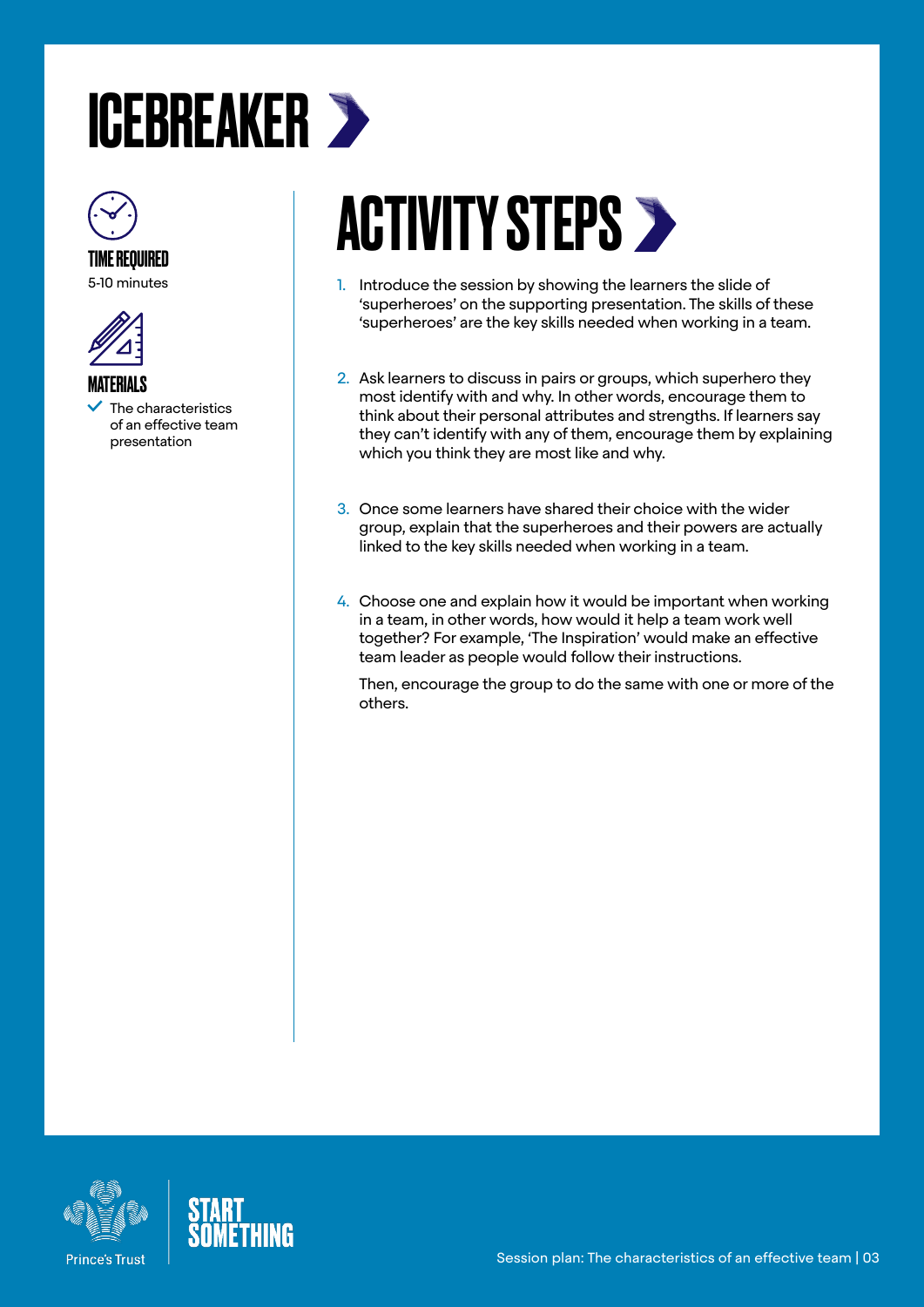# <span id="page-3-0"></span>ADVANTAGES AND DISADVANTAGES



#### TIME REQUIRED

15 minutes



#### **WORKSHFFT**

 $\blacktriangleright$  Activity 1: Famous teams



### MATERIALS

 The characteristics of an effective team presentation



### QUALIFICATION OPPORTUNITIES

 The advantages of working as a team  $\sqrt{\ }$  The problems of working as a team

# **ACTIVITY STEPS >**

1. Ask the learners to share examples of times they have worked as a member of a team. If they are struggling to answer, prompt them with examples such as sport teams, school/college projects, etc.

When a learner shares an example, encourage them to discuss their experience further by asking some of the questions below:

- What did you enjoy about working in a team?
- What didn't you enjoy?
- Have you enjoyed working in some teams more than others? Why?
- Did the members of the team affect your experience? How?
- 2. Explain that as members of a team, the way they behave and the actions they take, have a significant impact on its success.

Show the learners the slide of the supporting presentation with the 6 principles of teamwork. Explain that these behaviours and actions help ensure that a team will be effective.

3. Direct learners to look at the 'Famous teams' section of their worksheet. They have to make 2 teams of 3. Team 1 should be a team the learners think would work well together and Team 2 should be a team they think would struggle.

Encourage them to consider the 6 principles when making their decisions. They should write down their teams and their justifications on their worksheets. If you have time, it might be nice for some of the learners to share who is in their teams.

Please feel free to adapt the worksheet to include famous people you think your learners would relate to the most. Similarly, learners can select other famous people they are familiar with; they don't have to be on the worksheet.



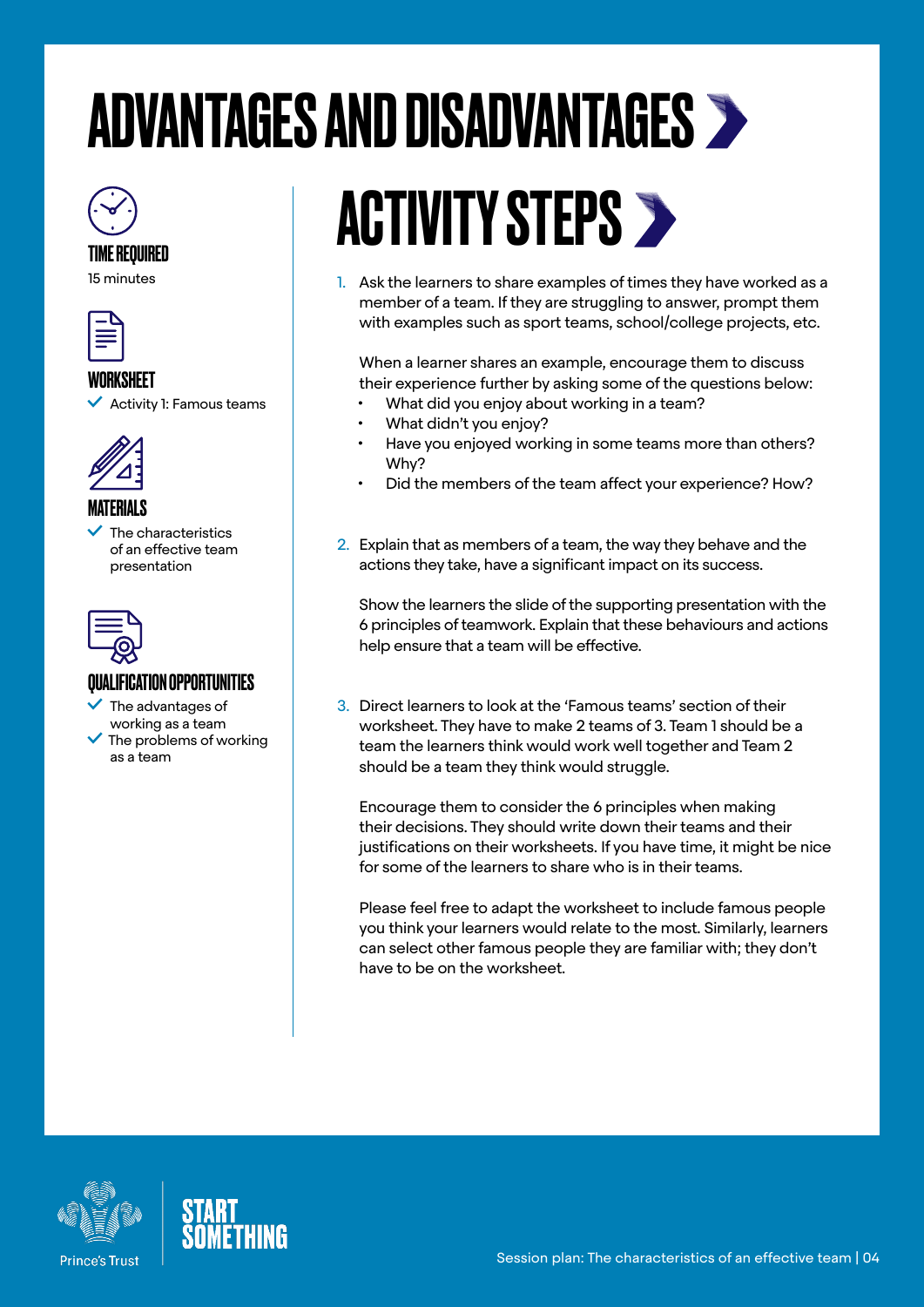- 4. Encourage learners to look back at their 2 teams. They will now have to consider what the advantages and problems of working in each of these teams would be. To support them, have a whole group discussion using the questions below:
	- What are the advantages of working in a good team?
	- What problems might arise in a team that doesn't work well together?
- 5. Using this discussion and their worksheet, learners should record the advantages and problems of working as a team.

### ADVISER TIP

If you would like to differentiate the worksheet for Entry Level 3/SCQF Level 3 learners, you could add a list of advantages and problems to the worksheet for them to choose from.

You can also make it clear to these learners that they only need to identify *one* advantage and *one* problem.





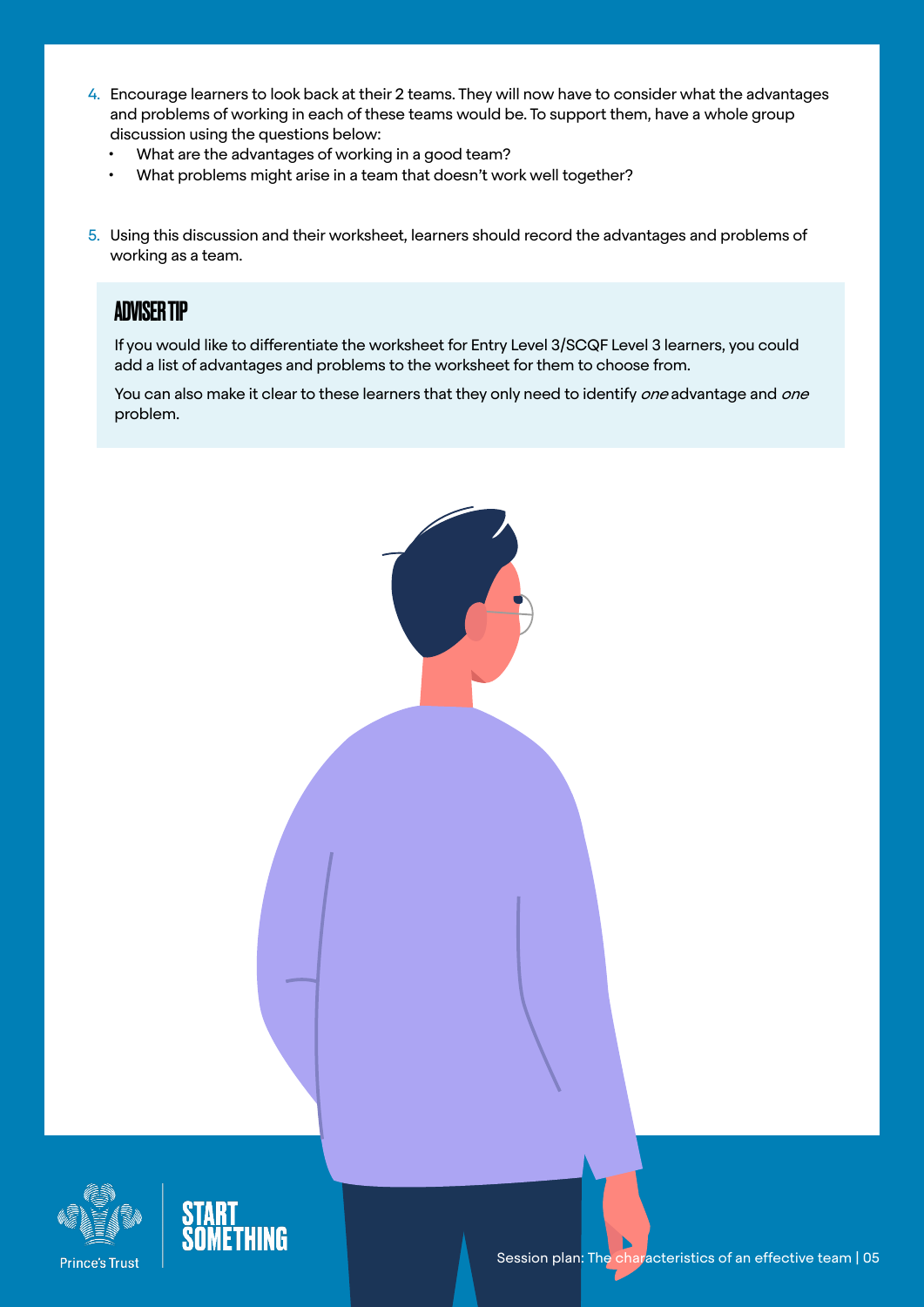# <span id="page-5-0"></span>COMMUNICATION IS KEY  $\gg$



#### TIME REQUIRED

15-20 minutes



#### WORKSHEET

 Activity 2: Communication



#### MATERIALS

 The characteristics of an effective team presentation



### QUALIFICATION OPPORTUNITIES

 Appropriate communication when working as a team

# **ACTIVITY STEPS >**

1. Explain to the learners that communication is key to a team working well together. Ask the learners why they think this is.

Suggested answers:

- All team members will know what each other's roles are, so nobody does the same thing, etc.
- Decisions will be made quickly and easily
- Disagreements will be prevented or dealt with correctly
- 2. Run through the slides of the presentation that list the traits of an effective communicator. Ensure learners understand what each trait means and offer your own explanations as you go through. Also, encourage the learners to expand on any of the points or ask questions.
- 3. Divide learners into pairs. Individually (and in their heads), learners will decide whether they are going to be an effective communicator or someone who needs to improve their communication skills, in a role play with their partner.

Ask each pair to act out the role play as their chosen person, using the script in the Communication section of the worksheet. Tell them they don't have to follow the script word for word. For example, if they are a someone who needs to improve their communicaton skills, they might decide to ignore what the other person is saying or respond with wrong answers.

## ADVISER TIP

You could adapt the script to a scenario that you think would be applicable or relatable to your learners.

Afterwards, they should discuss whether they think their partner was an effective communicator or not and why. Encourage learners to share what happened in their pair with the wider group.



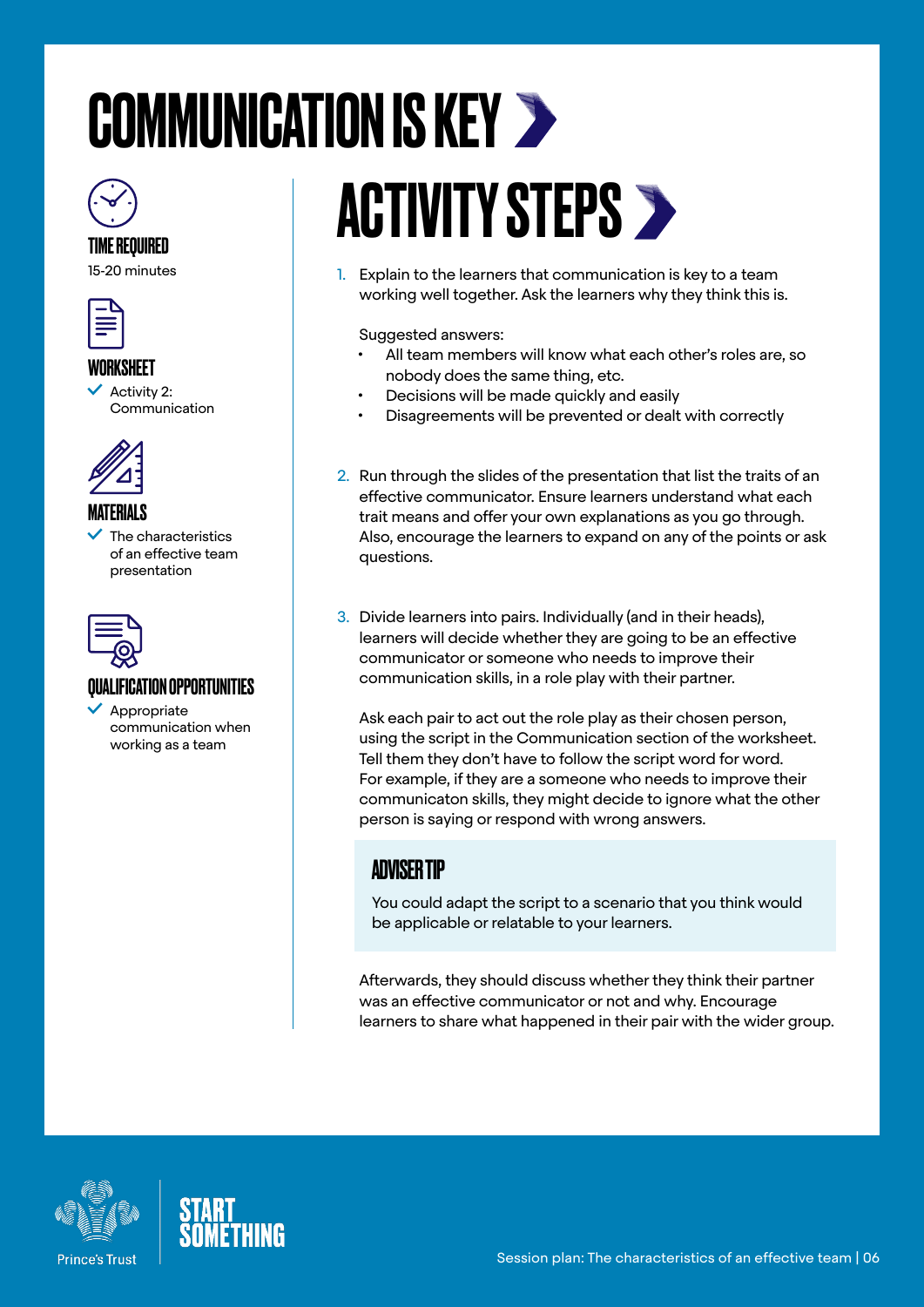4. Explain to the learners that the traits of the effective communicator are the most appropriate when working as a team. Encourage them to remember and exhibit the behaviours of an effective communicator in their upcoming team activities.

Ask the learners to use your discussions to write down examples of appropriate communication in a team in the 'Communication' section of their worksheet. Please note that it is not essential for the qualification that Level 2/SCQF Level 5 learners complete this section.

### OPTIONAL EXTENSION

Have a group discussion about the importance of appropriate communication when working as a team. Using this discussion and other things learned in this session, ask learners to explain why communication is important for team working on the worksheet. Please note this is not essential for Entry Level 3/SCQF Level 3 and Level 1/SCQF Level 4 learners.



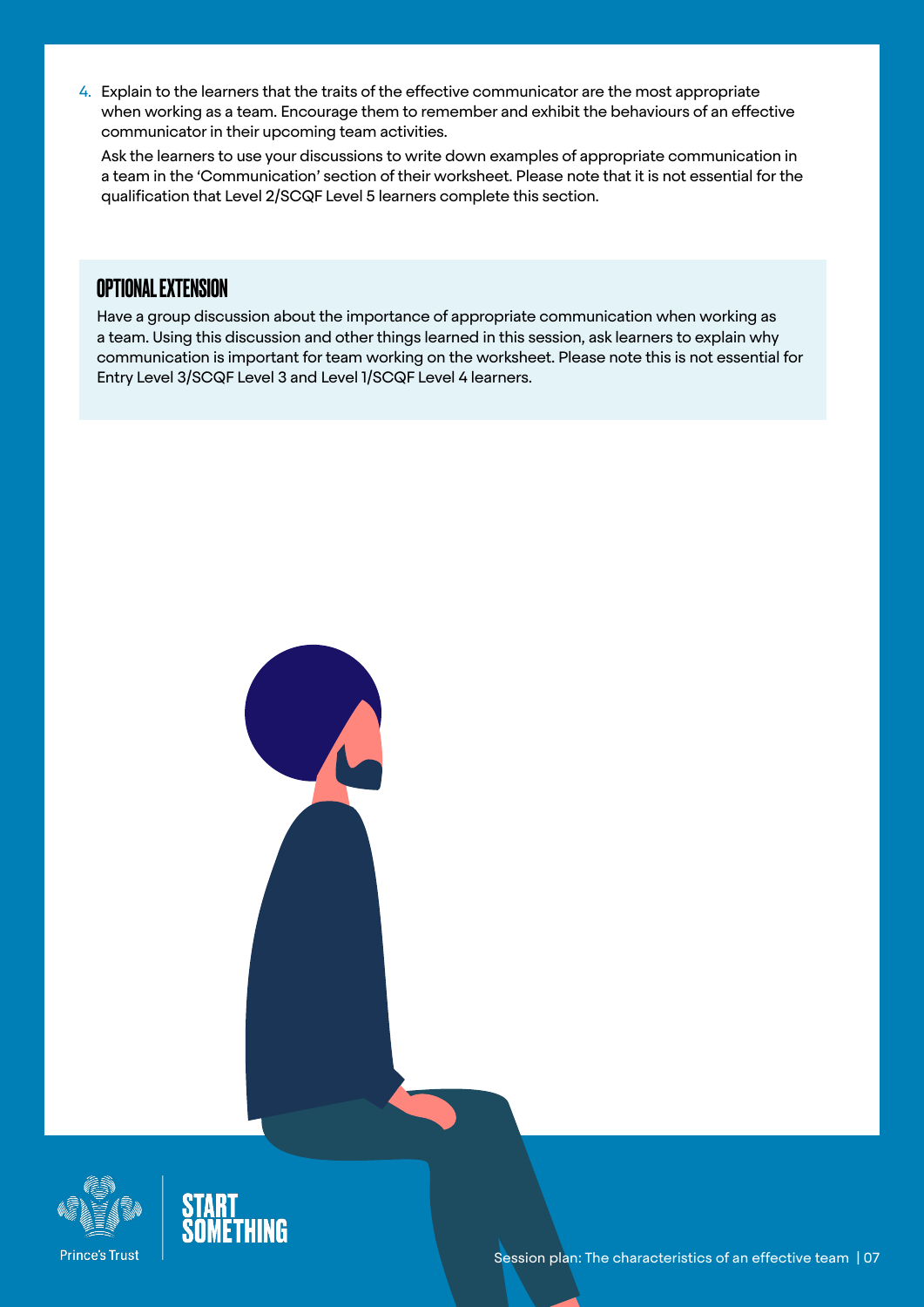# <span id="page-7-0"></span>INDIVIDUAL BEHAVIOURS



### TIME REQUIRED

15 minutes



#### **WORKSHEET**

 Activity 3: Individual behaviours



### MATERIALS

 The characteristics of an effective team presentation



### QUALIFICATION OPPORTUNITIES

 Individual behaviours that are important when working as a team

# **ACTIVITY STEPS >**

- 1. Explain to learners that as discussed, communication is key when working as a team, and there are other behaviours that are just as important to ensure a team is successful.
- 2. Show learners the slide of the presentation that includes the 6 key behaviours. Talk through each, ensuring learners understand what they mean and examples of what each might look like in a teamwork scenario.

Some behaviours might need more discussion than others, for example:

Behaviour 4 includes holding team members that don't complete their tasks or participate accountable. You may need to explain that holding someone accountable means ensuring that they take responsibility for what they have or haven't done. You could discuss what suitable actions they could take if someone in their team wasn't doing what they should be.

- 3. As a group, discuss which of the 6 behaviours is the most important and which is the most difficult for people and why.
- 4. Using the discussion in the previous step as a starting point, put learners into small groups and encourage them to choose 2-3 behaviours that they think are the most important. Select a few groups to explain their choices to check understanding.
- 5. Encourage learners to record their descriptions of 2-3 of their most important behaviours in the 'Individual behaviours' section of their worksheets.

Please note that this is not essential for Entry Level 3/SCQF Level 3 learners.



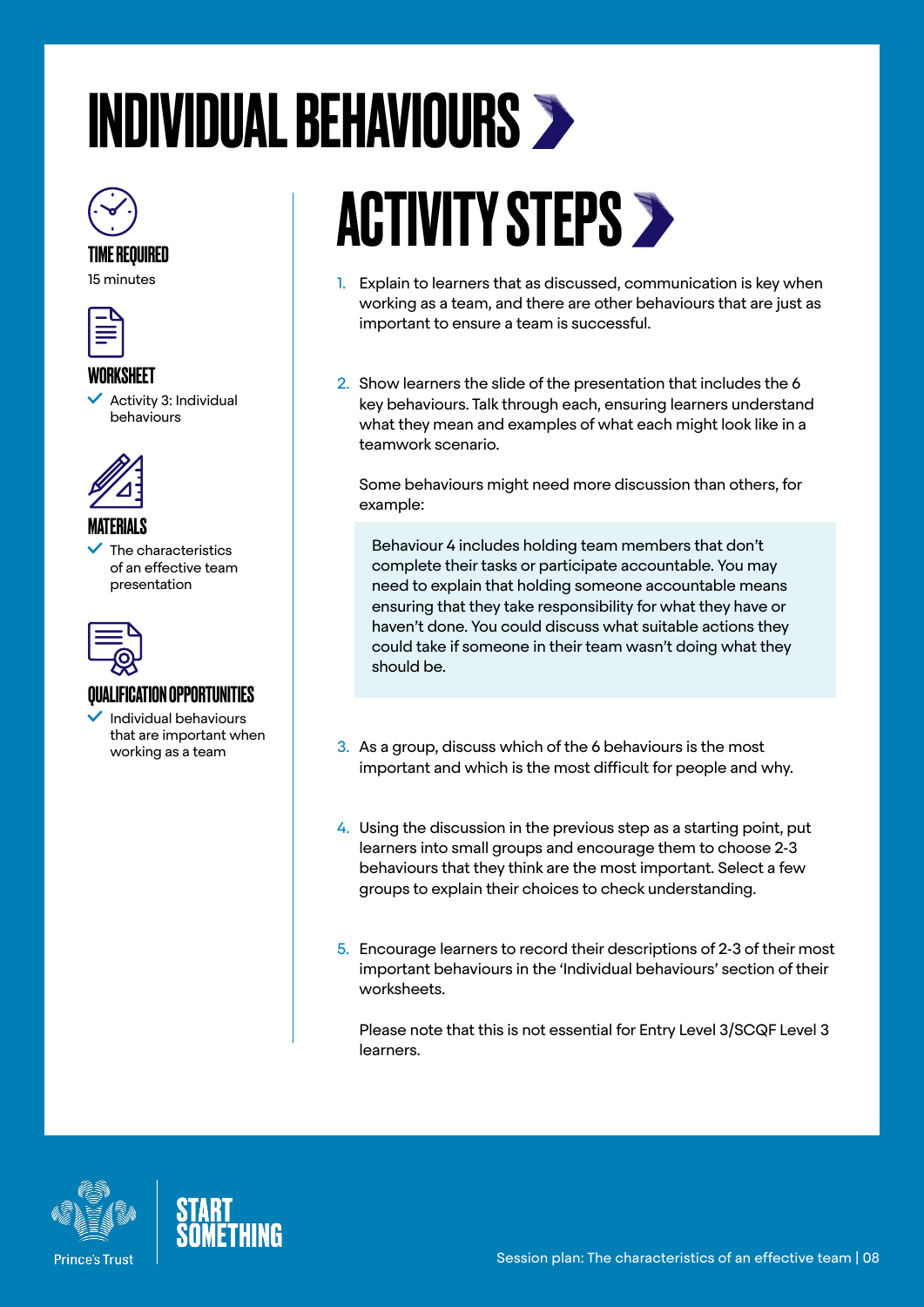# <span id="page-8-0"></span>OPTIONAL: TEAM LEADERS

This activity only needs to be completed by Level 2/SCQF Level 5 learners. However, it does still appear on the worksheet for all learners. You may decide you want all your learners to complete this activity as it will help prepare them for their teamwork activities.



### TIME REQUIRED

15 minutes



#### MATERIALS

 The characteristics of an effective team presentation



### WORKSHEET

 $\checkmark$  Activity 4: Team leaders



### QUALIFICATION OPPORTUNITIES

 $\checkmark$  Explain the role of a team leader

# **ACTIVITY STEPS >**

1. Ask the learners to share who the leaders are in their everyday lives: at home, at school/college/your setting, at a club they are part of, etc.

Encourage them to share what makes their chosen person a leader. You could show them the adjectives and qualities listed on the presentation for support.

2. Tell the learners to imagine they are about to start a teamwork task. You can select the one that is most relevant to your group, e.g. planning a trip for your setting, completing the team activities you have planned for this unit, playing with their setting's or team's sport club.

Ask the learners: What is the role of the team leader in this scenario?

Encourage learners to share their thoughts. You should arrive on the main point that their role is to ensure the team work together to achieve their goal.

- 3. Now, in groups of 2-3, learners discuss:
	- What would they want a team leader to do?
	- How do they expect a team leader to behave?
	- How does a leader help a team achieve its goal?

Encourage learners to share their ideas. You may want to show them some suggested answers on the presentation, or you could show this prior to/during their discussions for support.

4. Ask learners to write an explanation of the role of the team leader in the relevant section of their worksheet. Please note that this is only essential for Level 2/SCQF Level 5 learners.